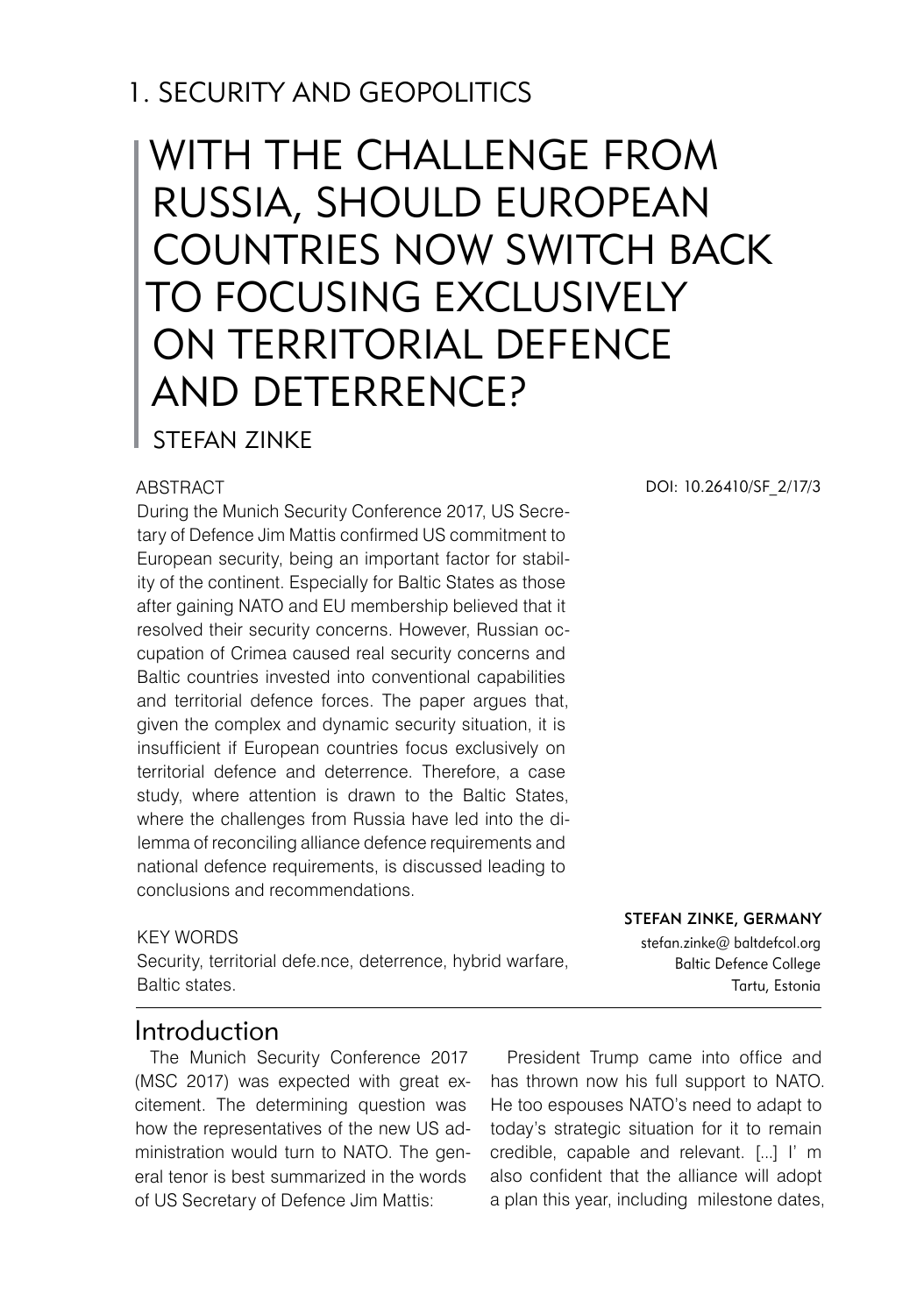to make steady progress toward meeting Warsaw and Wales commitments to carry our fair share of the security burden. [...] the transatlantic bond remains our strongest bulwark against instability and violence (Mattis, 2017).

For the European allies, particularly the Baltic States, these were very important words, because the support provided by the USA will be assured also in the future. In the past twenty-five years, the need for this support has never been as great as it is today, where stability and peace are no longer guaranteed. The European Union Global Strategy (EUGS) states that 'Russia's violation of international law and the destabilisation of Ukraine, on top of protracted conflicts in the wider Black Sea region, have challenged the European security order at its core' (EUGS, 2016, p. 33). When the Baltic States gained NATO and EU membership in 2004, it was believed that the Baltic States resolved all of their security concerns (Grigas, 2014). Now, in view of the new Russian aggressiveness, they have to admit that this was a hasty conclusion. The aforementioned words of Mattis also include a clear demand. While the USA is committed to NATO, they expect an adaptation to strategic needs and a fair distribution of costs. The message is unambiguous: European countries have to increase their security and defence efforts. Should these efforts address exclusively the challenge from Russia and therefore focus totally on territorial defence and deterrence? A serious discussion about this issue is impossible without raising other questions: What does the Russian threat look like? Is Russia's aggressive behaviour currently the only challenge that European countries have to face? Moreover, do all European countries perceive Russia as an immediate threat?

The paper will argue that, given the complex and dynamic security situation, it is insufficient if European countries to focus exclusively on territorial defence and deterrence. The paper will reveal four arguments, which aim to underpin the thesis:

- 1. The multidimensional challenges from Russia require a whole catalogue of countermeasures.
- 2. Globalization requires a broad approach to security.
- 3. NATO members have to contribute to collective defence as well as to crisis management and security cooperation.
- 4. In the face of limited resources, wide and diverse challenges can only be addressed by a security organisation.

The paper is divided into three parts. The first part presents arguments, which support the aforementioned thesis. The second part encompasses a case study, where the attention is drawn to the Baltic States, where the challenges from Russia have led into the dilemma of reconciling alliance and national defence requirements. The third part summarizes the themes and offers recommendations. While a common understanding of the terms territorial defence and deterrence builds the foundation for the paper, Annex A provides the respective definitions.

#### Hybrid warfare – Blurring the borders between civil and military structures

Since the events that took place on the soil of Crimea and Eastern Ukraine in 2014, the term hybrid warfare has been on everyone's lips. Experts elaborate that this form of warfare aims 'at defeating the target country by breaking its ability to resist without actually launching a full-scale military attack' (Rácz, 2015, p. 87). It is reflected in the contemporary Russian doctrine, which is based on the combined employment of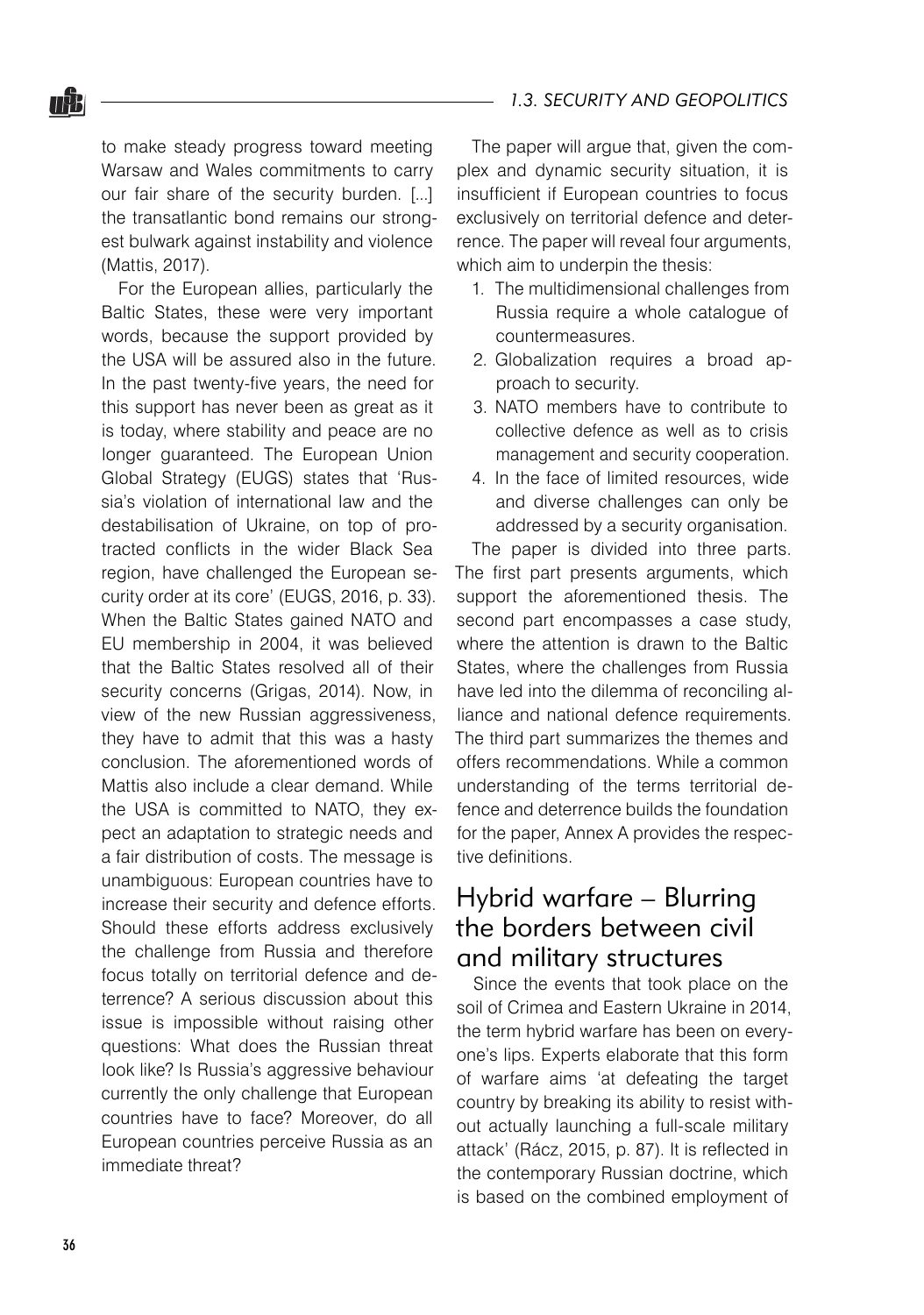

military and non-military means, including diplomatic, economic, political, social, information, and military tools (Renz & Sinovets, 2015). While Galeotti (2016) claims that hybrid warfare is rooted in Soviet and pre-Soviet Russian practice, Rácz (2015) explains that the real novelty was the high effectiveness of Russian operations in Crimea and Eastern Ukraine. However, the success of the hybrid attack was not only due to the strength of Russia, but rather to the fact that Ukraine was an ideal target. The literature describes two preconditions, which have to be fulfilled to wage a hybrid attack. On the one hand, 'the target country must be weak and divided, with officials that are easy to corrupt' (Rácz, 2015, p. 88), and on the other hand, 'the attacker needs to be militarily stronger than the target country in order to limit the countermeasure potential of the defender' (Rácz, 2015, p. 88). The main difference between a conventional war and a hybrid war is the use of regular military forces. While in a conventional war armed forces represent an instrument of open aggression, they serve in a hybrid war predominantly as a deterrent. Although this deterrent can be counterbalanced, either by sufficient and reliable national defence capabilities or by collective defence, European countries are well advised not to reveal any weakness that serve as a point of entry. Rácz (2015) argues that deprived, poorly governed states, where social and ethnic tensions prevail and the respect for democracy and the human rights are weak, are particularly susceptible to a hybrid offensive. Hybrid warfare must be understood as a multifaceted tool, which occupies the space between traditional civil and military structures and addresses the different vulnerabilities of a targeted country. The mitigation of sources of instability and a certain degree of resilience can act as a first layer of defence. Therefore, stable domestic and

economic conditions are just as important as territorial defence and deterrence.

## European security – a global vs. regional approach

European countries find themselves in a very dynamic and complex security environment. The challenges can be divided into internal, regional, and global issues. Since 2008, Europe has been suffering from the financial and economic crisis. While not all of the countries were effected in the same manner, the crisis has led to a loss of reputation for the European Union. Consequently, populist parties have gained influence and the European solidarity has come under pressure. In addition, international tensions over Ukraine and in the Arab world have immediate and significant influence on the European security situation. Hilmer (2016) points out that this has led to regional challenges. The majority of European citizens fear the impact of international turmoil in their neighbouring regions. While East-European citizens are extremely concerned about Russia's aggressive behaviour, the massive influx of refugees fleeing war and instability is a matter of concern for citizens of the Mediterranean region (Hilmer, 2016). The most recent terror attacks in Paris, Brussels, and Berlin make international terrorism the most pressing threat for citizens in Central Europe. It can be argued that the perception of a threat varies from country to country. Smith and Hendrix (2016) claim that there are significant differences, which fall along geographical lines. The contemporary discussions on European security and defence strategy are 'guided by the question of how to strike the right balance between east and south' (Simón, 2016, p. 2). The Ukraine crisis has led to a perceived threat to the integrity of the territory on NATO's eastern flank. Thus, NATO has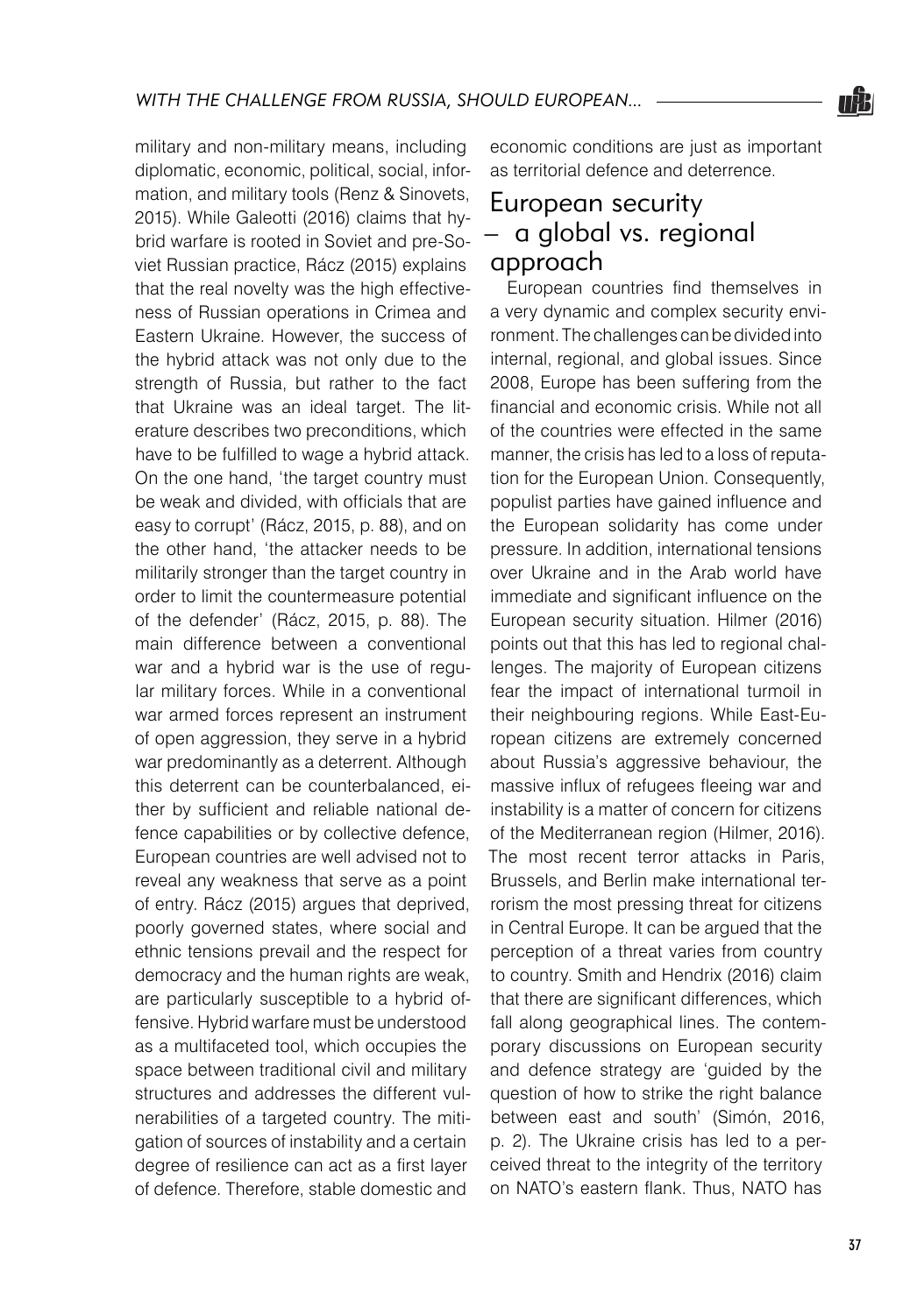refocused on defence and deterrence in Eastern Europe. Especially East-European countries seems to believe 'that the immediate neighbourhood comes first and that the rest of the world is not so much European's business' (Simón, 2016, p. 3). Yet, not all of the members of the alliance have an identical point of view:

nŜ.

On the one side are those members that would take an active role in confronting Russian aggression. On the other are those that, not feeling immediately threatened or being otherwise occupied with other fiscal, social, and security challenges, would prefer to defer response until the threat is more immediate (Smith & Hendrix, 2016, p. 4).

While not all European countries share the same sense of urgency, all should be aware that they are effected by entangled threats and challenges. Therefore, European nations are well advised to develop a global approach to security because the EUGS (2016) points out that their prosperity is based on an open and fair international economic system and sustainable access to global resources. Other authors pay attention to the importance of 'the so-called middle spaces (the Indian Ocean, Central Asia and the Arctic), i.e. those regions that connect Europe and its immediate neighbourhood to the rest of the Eurasian landmass, all the way to the Asia Pacific' (Simón, 2016, p. 2). They claim that economic globalisation and improvements in military technology have boosted geopolitical and strategic interconnectivity. From this perspective, it can be argued that there is a direct link between Asian security and the wealth in Europe. Rogers (2013) sees the danger that Europeans will lose their significance in the Indo-Pacific. Thus, he suggests to reassess self-impost military cuts and to increase the geostrategic outreach of European countries. The EUGS summarize the issue in a quite understandable

manner: 'Internal and external security are ever more entangled: our security at home depends on peace beyond our borders' (EUGS, 2016, p. 7). Therefore, European countries cannot focus exclusively on territorial defence and deterrence; they also have to proceed expeditionary capabilities, which allow to project power on strategic reach.

## Collective Defence – one of three NATO core tasks

Most European countries are the members of NATO and/or EU. So as regards security and defence policy, the EU 'respects the obligations of certain Member States, which see their common defence realised in the North Atlantic Treaty Organisation (NATO)' (EU, Lisbon Treaty, Article 42). The Common Security and Defence Policy (CSDP) of the EU can be understood as compatible with the principles of the North Atlantic Treaty. The Strategic Concept (2010) defines NATO's core tasks as collective defence, crisis management and cooperative security. Collective defence builds the cornerstone of NATO. It means that whenever the fundamental security of individual allies or the alliance as a whole is threatened by aggression or emerging security challenges, the alliance will respond appropriately in order to deter and defend against the respective actors. Crisis management is designed to address the full spectrum of crisis and takes the exceptional and robust set of NATO's political and military capabilities into account. NATO will employ an applicable mix of tools, which allow for preventing or deescalating a crisis or are suited to consolidate stability in a post-conflict situation. The aim of cooperative security is to collaborate actively with relevant countries and other international organisations in order to enhance international security. The Strategic Concept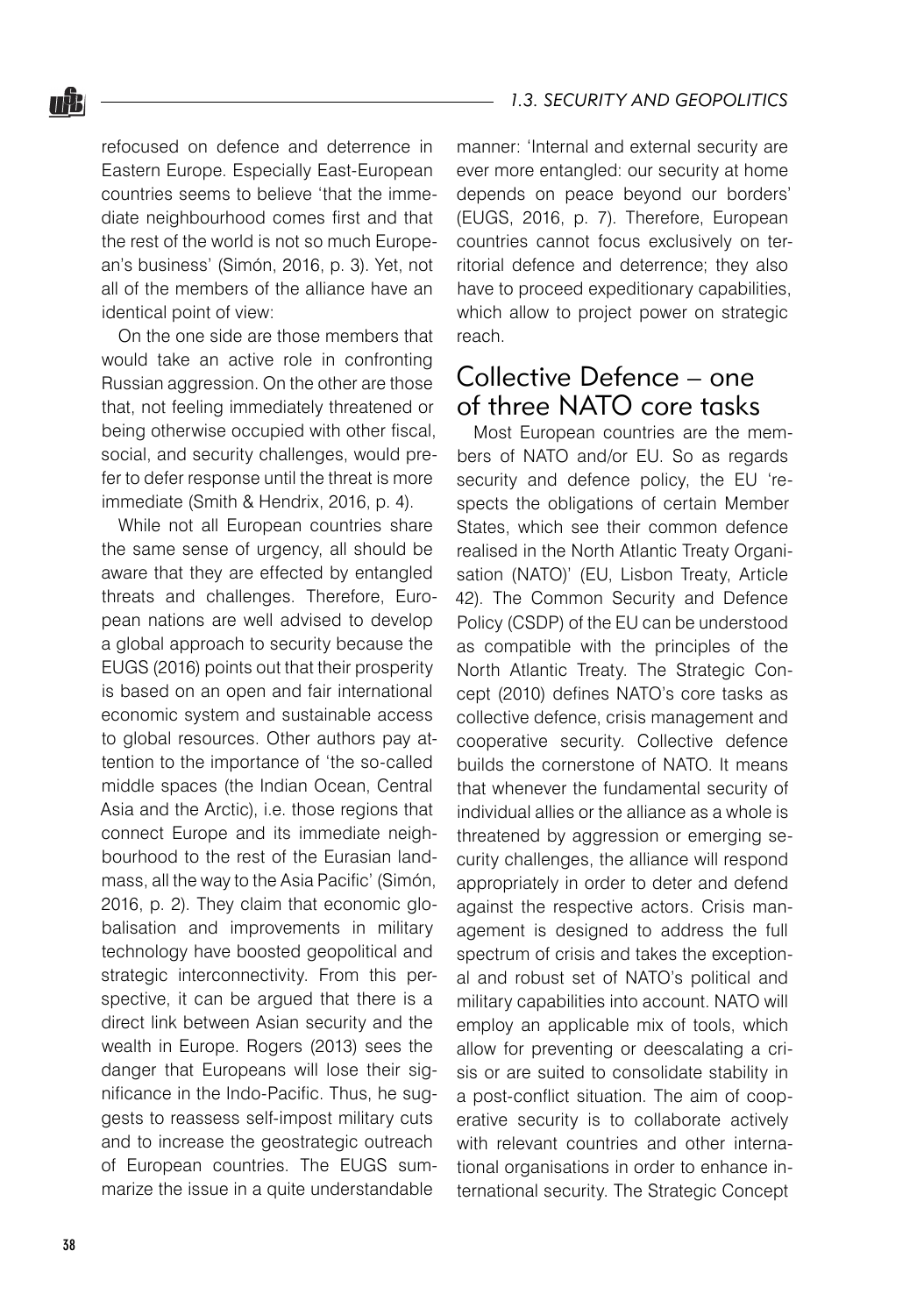states that security of NATO members on both sides of the Atlantic is inseparable. It also reminds that this has to be based on solidarity, shared purpose and fair burden sharing. In other words, every ally has to bear particular responsibility, which serves the whole set of NATO's core tasks. Limited capabilities prohibit single national attempts and require cooperation projects that allow an efficient use of resource. Cooperation projects have to address the concerns of all parties involved and do not allow focusing exclusively on certain security issues. While some countries tend to focus on their most pressing threat, European countries are generally well advised to establish a broad approach to security. The dynamic and complex security environment requires the attention of all of them and in a more multifaceted world, NATO and EU must stand united.

## Multinational cooperation – implementing security in an efficient manner

The EUGS argues that 'only the combined weight of' European countries 'has the potential to deliver security, prosperity and democracy to its citizens and make a positive difference in the world' (EUGS, 2016, p. 8). While member states of NATO and/or EU remain sovereign in their defence decisions, defence cooperation should be enhanced to obtain and sustain the respective capabilities. The EU encourages its Member States to commit to mutual assistance and solidarity as well as to increase their efforts on defence, cyber, counterterrorism, energy and strategic communications (EUGS, 2016). While investments in security and defence are a question of urgency, European countries must be aware that they have to invest in all aspects of foreign policy. Military resources, which are tightened exclusively to the defence of

the own territory 'constrains the country's participation in an international military alliance' (Mendershausen, 1980, p. 3). In times of limited resources, it is advisable to spent security-related budgets in a coordinated and therefore more efficient manner. While the combined set of political, military, and economic capabilities of European countries remain a significant power, which allows for reacting on instability and fast changing risks, everyone should be aware that there is currently no European country, which has the capability to solve today's challenges on its own (Bühler, 2017). This is why German Lieutenant General Bühler (2017), who is currently the Chairman of the European Defence Agency Steering Board, strongly believes that multinational cooperation builds the bedrock of national, European and Transatlantic defence. The EU has the ambition to 'act at all stages of the conflict cycle, acting promptly on prevention, responding responsibly and decisively to crises, investing in stabilisation, and avoiding premature disengagement when a new crisis erupts' (EUGS, 2016, p. 9). In order to respond to external crises and to guarantee Europe's safety, a full range of capabilities is required. If Europe wants to maintain or increase influence in a globalized world, it has to emphasise credibility and unity. While the combined political, economic, and military capabilities of EU and NATO are already a noticeable deterrence, clear signals of unity, solidarity, and decisiveness could significantly increase the effect.

The aforementioned passages have shown that European countries find themselves in a very diverse security environment. It can be claimed that territorial defence and deterrence are adequate measures to counter conventional threats to a country's territorial integrity. This paper will not challenge this statement. However,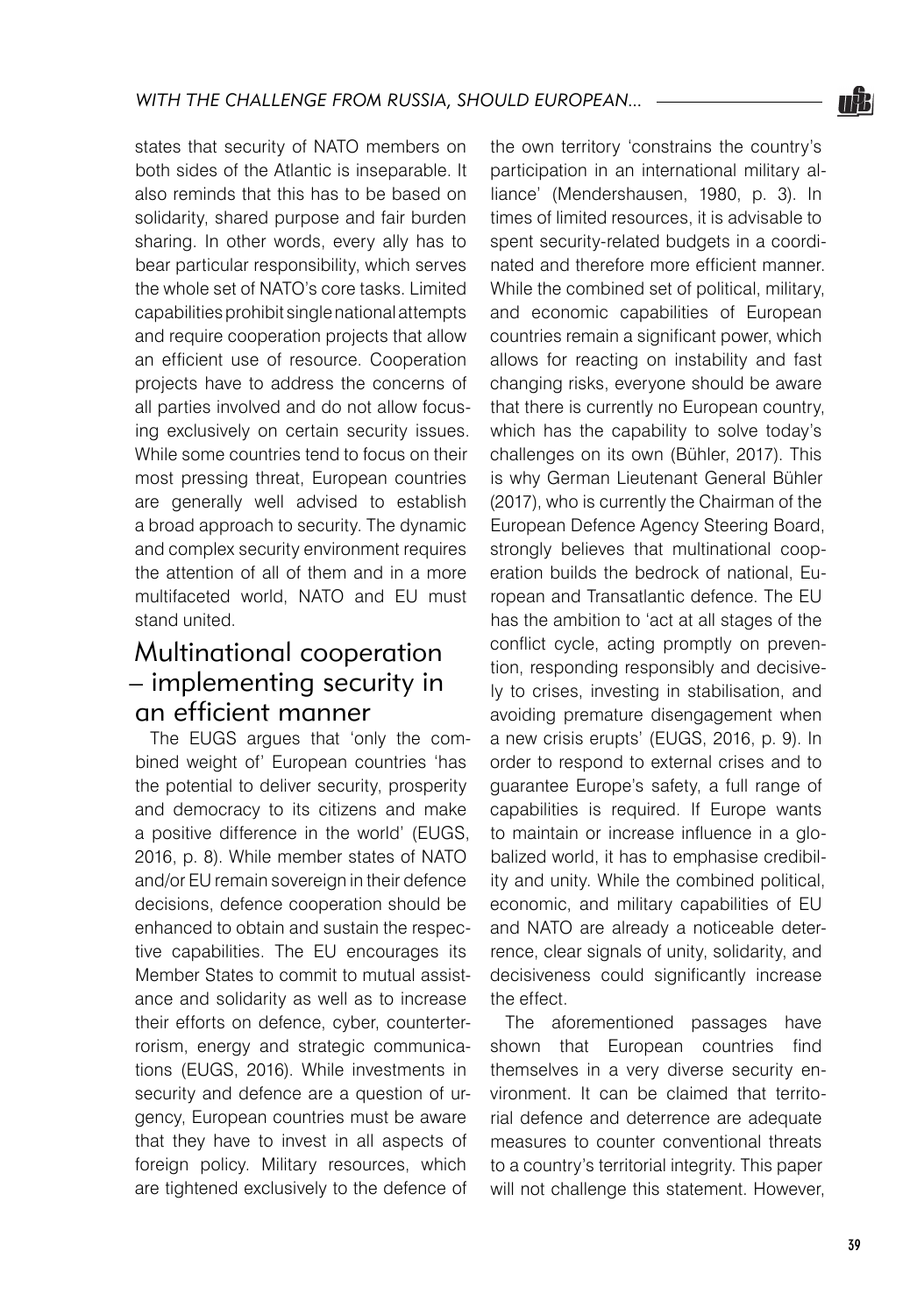it argues that European countries have to develop a whole set of political and military capacities, which allows them to handle current and future security issues. While this includes territorial defence and deterrence, it should not be limited to it. Countries who are members of NATO and/or EU remain dedicated to fulfil all of their obligations, including crisis management and security cooperation. The following part of the paper will pay attention to the Baltic States, where the complexity and dependency of the aforementioned aspects can be illustrated in a comprehensible manner.

## Case study: The Baltic **States**

The Baltic States are currently in a situation, where their threat perception is dominated by Russia's aggressive behaviour. It is obvious that they increase measures. which are designed to address this issue. While they benefit from their membership in NATO and EU, they have to avoid focusing exclusively on territorial defence and deterrence. Moreover, they have to be aware that nothing is without costs. NATO and EU are organisations with global interests and strategic reach. Being member of this organisations means contributing to common efforts irrespectively of geographical location. The following part of the paper will elaborate on the situation of the Baltic States and will argue that they are well advised to find a balance between territorial defence and deterrence on one hand and being a reliable partner within the full framework of EU's CSDP and NATO's Strategic Concept 2010 on the other hand.

When the Baltic States joined NATO and the EU in 2004, it was believed that they resolved all of their security concerns (Grigas, 2014). The collective defence clause of Article 5 of the North Atlantic Treaty would assure, so the assumption, that the NATO

allies line up to defend the Baltic States in the case of military aggression from the East. Once the Baltic States became members of NATO and the EU, the pressure to pursue reforms and to modernise and transform their armed forces disappeared. While financial turmoil affected most European countries, especially Lithuania and Latvia cut down their defence spending and demonstrated a lack of solidarity with other allies (Paulauskas, 2013). Only Estonia remained committed and reached the required benchmark of 2% of their GDP in 2012. Paulauskas (2013) describes that it was difficult for politicians of the Baltic States to persuade their populations to send troops abroad. He mentions that the national security interests of the Baltic States are limited to the region; while on the other hand, both NATO and the EU are organisations with global ambitions. Concerning new challenges, which the Baltic States distinguish as originating from Russia, they play a more active role within the alliance. NATO's cyber defence policy and the dedication of NATO's Cyber Centre of Excellence in Tallinn are based on Estonianled efforts. A Lithuanian initiative resulted in a reference to energy security in NATO's Strategic Concept 2010 and the foundation of the respective Centre of Excellence in Vilnius. In addition, Riga hosts the NATO's Centre of Excellence for Strategic Communication. In 2013, Paulauskas assessed the overall performance of the Baltic States in NATO as follows:

While the Baltic States have consistently delivered with regard to NATO operations before and after enlargement, defence reforms and defence spending – the two key prerequisites for long-term viability of the Baltic contributions to NATO – have stalled or even reversed (Paulauskas, 2013, p. 79).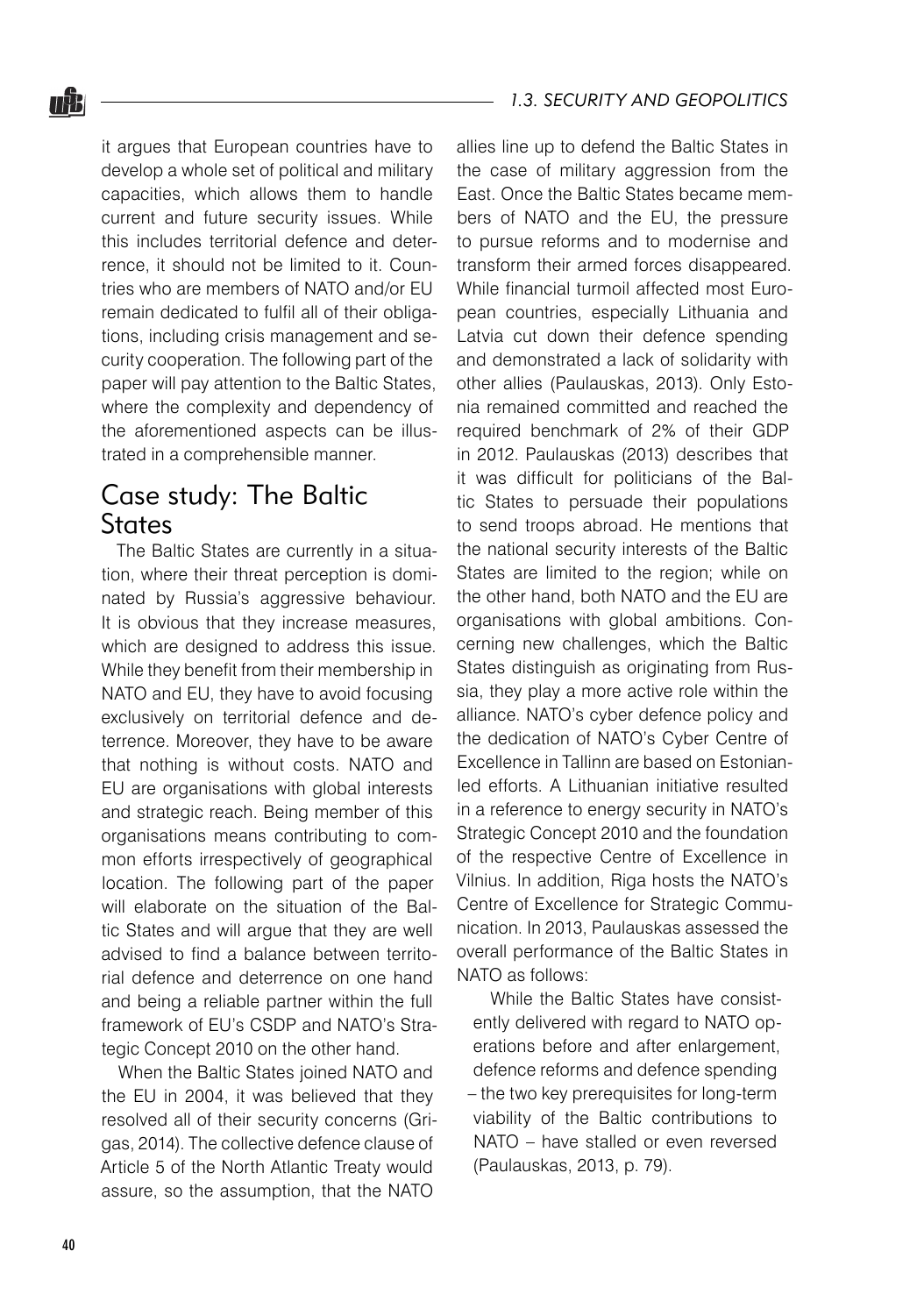While the events in Georgia in 2008 did not lead to significant changes, the year 2014 was finally a wake-up call. For Cusumano and Rogers (2016), it is no surprise that the greatest worries over Russian aggressiveness appeared on the north-eastern periphery of the alliance's territory, where geographical vicinity, imbalance of power, ethnical tensions and historical aspects have led to a 'Russophobia' (Paulauskas, 2013). The Crimea Crisis, Russia's activities within the information environment and the mobilisation of Russian minorities within the Baltic States have dramatically increased the threat perception of the population during the last three years. In the meanwhile, the individual capacities of the Baltic States to resist an armed attack are limited. Paulauskas (2013) pays attention to the geographic location and negligible size of the Baltic States and argues that even 2% of GDP for their defence would be not enough to establish a sufficiently robust initial self-defence capability. Even the wider Baltic region, the so-called NBP9 (Nordic five (Denmark, Finland, Iceland, Norway and Sweden), the Baltic three (Estonia, Latvia and Lithuania), plus Poland) cannot defend themselves. The Baltic Sea Security Report 2015 claims that 'they are dependent on the deterrent effect of the promises of others' (CEPA, 2015, p. 2). While the majority of the population was not able to realize the need to invest in security or even to take part in expeditionary operations, it can be argued that exactly this has now paid off. During NATO's Summit in Wales in September 2014, the Alliance acknowledged the concerns of the Baltic States. The Readiness Action Plan (RAP) was implemented to perform visible assurance measures. Gotkowska (2016) claims that the NATO Summit in Warsaw in 2016 changed the nature of the alliance's involvement because the members deemed

it necessary to ensure a larger presence of NATO forces suited for combat, not for exercises. While it would be not in accordance with the NATO-Russia Founding Act, there will be no permanently stationed allied forces. However, it was agreed that four battalion-sized battlegroups, fully armed and properly equipped, will be deployed on a persistent rotational basis. Even though the four battlegroups are not sufficient to balance the force ratio between NATO and Russian forces in the region, Gotkowska (2016) assumes that their engagement in fighting would trigger the chain of NATO military response and would engage the alliance in a conflict with Russia. The aim of the deployment is therefore not to defend the Baltic States and Poland but to deter Russia from undertaking serious violent actions. While Article 5 of the North Atlantic Treaty is extremely prominent, Article 3 of the document is less well-known. The Article says:

In order more effectively to achieve the objectives of this Treaty, the Parties, separately and jointly, by means of continuous and effective self-help and mutual aid, will maintain and develop their individual and collective capacity to resist armed attack (North Atlantic Treaty, Article 3).

The article can be interpreted as follows: If an ally expects mutual support from other allies, the ally has first to develop individual capacities. Furthermore, an ally has to contribute to collective defence within reasonable means and capabilities. The responsibility for the security of their population as well as the burdens of Article 3 requires the Baltic States to make higher investments in security and defence. Paulauskas (2013) argues that the Baltic States are confronted with the difficult challenge of reconciling national defence requirements with additional NATO and EU requirements. Especially in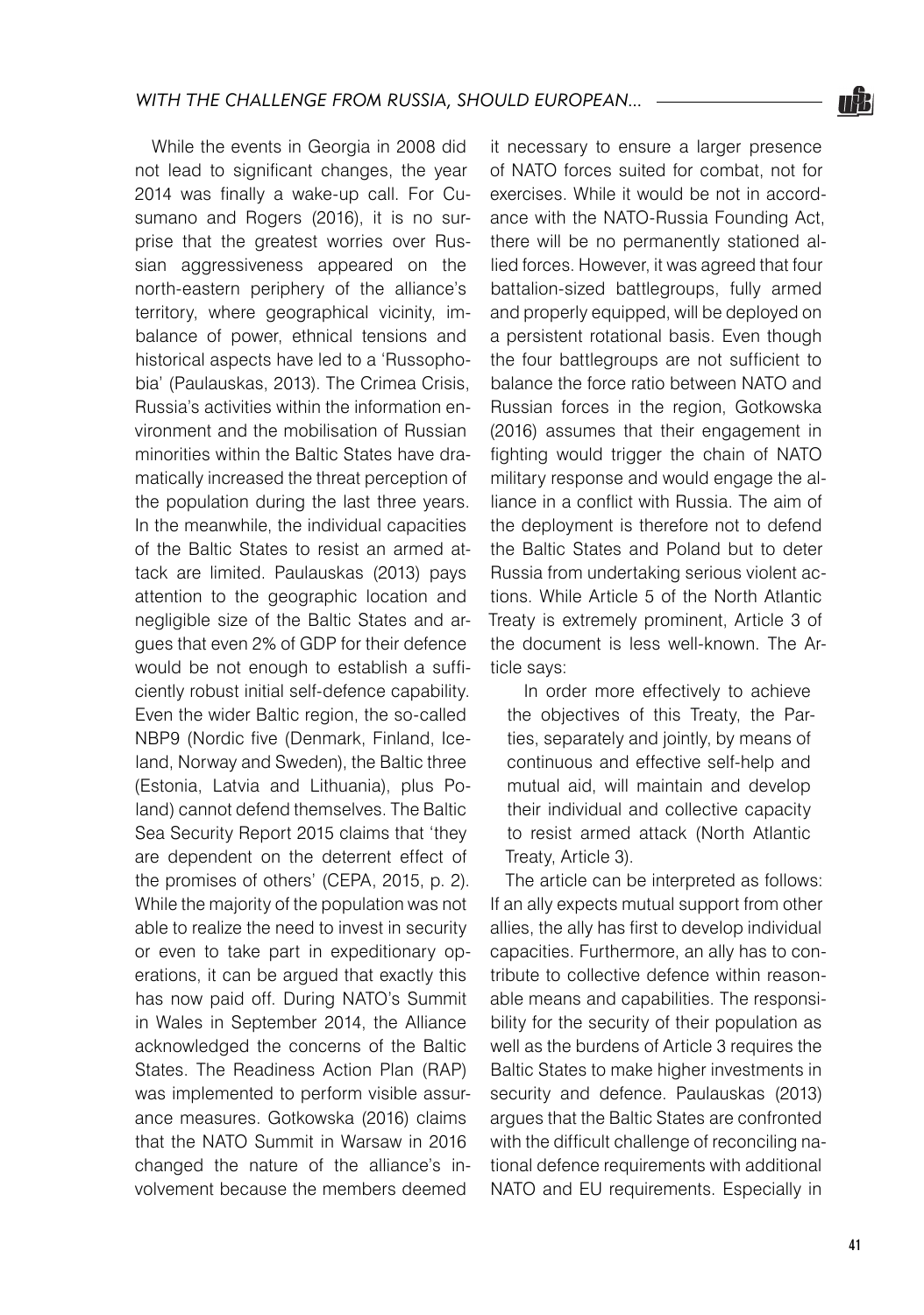times of limited financial resources, they have to make very tough defence planning choices. While prioritising is a crucial aspect of strategy, the Baltic States should be cautious about 'confounding a neighbourhood-first strategy with a neighbourhood-only strategy' (Simón, 2016, p. 3). The Baltic States must avoid focusing exclusively on national approaches and instead coordinating closely with one another and with their alliance partners on questions of capability development. Palmer (2016) argues that the spectrum of real and potential conventional and unconventional threats requires a higher level of strategic interdependence and operational coherence among all of the Allies. The Baltic States and NATO are well advised to formulate realistic capability development targets, which find the right balance between national constraints and attractive opportunities to enhance capabilities toward coherent forces. Under the current circumstances it seems to be advisable to increase efforts which are related to Host Nation Support, Indicators & Warning, Air Defence, and Area Denial capabilities. While it is unrealistic and unaffordable to develop own expeditionary forces, Estonia, Latvia, and Lithuania should look for achievable options to remain trustful partners, who contribute in an adequate manner to the full spectrum of Alliance missions. The Framework Nations' Concept (FNC), where 'smaller Allies have the opportunity to step forward voluntarily and cluster around a larger Ally' (Palmer, 2016, p. 12), is a reasonable option. In fact, Estonia, Latvia, and Lithuania have already joined the UKled FNC grouping, to contribute assets and capabilities to the Joint Expeditionary Force (JEF). Furthermore, the Baltic States should be committed to support their partners on missions abroad, at least with single personnel or smaller units. It is no coincidence that the UK took over responsibility to lead

the battalion-seized battlegroup in Estonia. Estonian Defence Forces have fought together with Forces from the UK in Afghanistan. As regards Lithuania and Latvia, there are similar constellations. As this form of mutual assistance has paid off, the Baltic States are well advised to avoid focusing solely on territorial defence and deterrence. Dash, terrorism, and the migration crisis are, from a Baltic point of view, far away. However, the Baltic States should acknowledge these issues as European threats and demonstrate, within means and capabilities, solidarity with their European partners. This kind of unity would ensure that the larger European partners remain committed in the Baltic region.

## Conclusion and recommendations

While the paper was initiated by a brief impression of the MSC 2017, it ends with findings from the Conference on Russia, which was held in the same period in Tartu (Estonia). During the conference, representatives from the Baltic States, such as former Minister of Defence of Estonia Hannes Hanso (2017) and State Secretary of the Latvian Ministry of Defence Jănis Garisons (2017) claimed several times that unity is the key to solve the current security issues in the region. The paper has argued in the same manner. It has been explained that there is no European country, which is capable of solving security challenges on its own. It has been described that this is the reason why most of the European countries find themselves in NATO and/or the EU. The paper has argued that European countries are confronted with a variety of threats and challenges, which can be categorized into internal, regional, and global challenges. While threat perception differs from country to country, single nations tend to focus on their most press-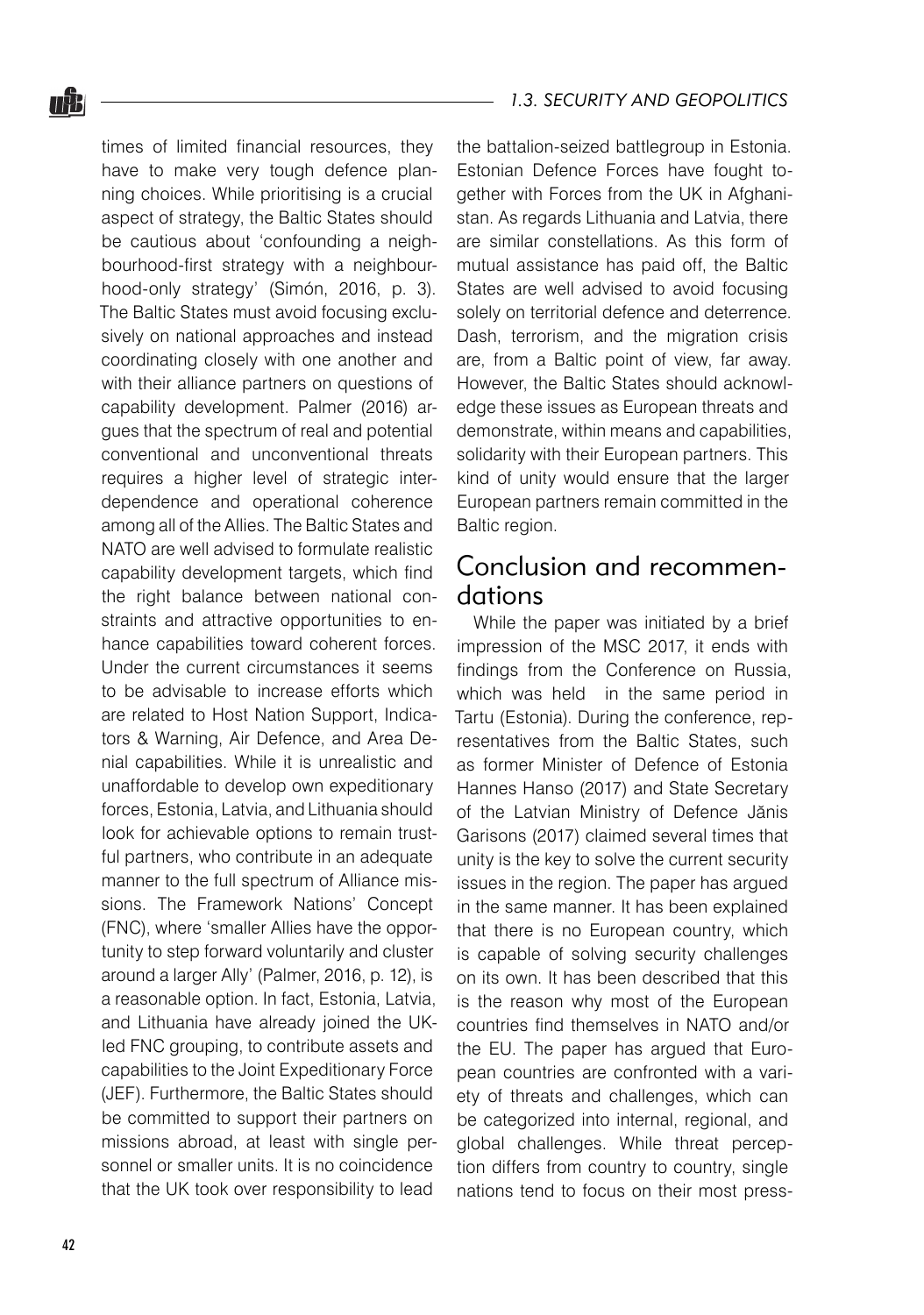ing threats. NATO and the EU are organisations with global ambitions, who have to address security concerns irrespectively of their geographical location. Today, the most pressing threats emerge on the northeastern and southern periphery of Europe, namely Russia's activities and migrants fleeing war and instability in Africa and the Middle-East. However, if Europe wants to remain stable and prosperous, European countries have to come up with a global approach to security. This should include the development of capabilities, which allow for projecting power on strategic reach. While territorial defence and deterrence are important to ensure the territorial integrity against a potential adversary, they do not address the whole spectrum of the threats and challenges. Countries which tighten their military resources exclusively to the defence of the own territory constrain their participation in an international military alliance. Therefore, it is not advisable to focus exclusively on those two aspects.

The most pressing threat for the three Baltic States has been Russia. While the reason for this is understandable, the Baltic States have to be aware that NATO and the EU are globally acting organisations with global interests. Although NATO has acknowledged the concerns of the Baltic States and significantly increased the activities in the region, the three Baltic States should avoid focusing exclusively on territorial defence. It has been explained that the Baltic States are unable to defend themselves against Russia. They are dependent on deterrence. With the enhanced forward presence of larger NATO allies on the territory of the three Baltic States and Poland, a sufficient political signal has been sent to Russia. The Baltic States would be well advised to be realistic when they are going to formulate further expectations. While most of the armed forces of the European NATO

members are still confronted with insufficient funding, the crises and conflicts in Europe's southern neighbourhood demand resources and limit NATO's presence on the eastern flank to a certain degree. Therefore, all European NATO members would be well advised to strengthen their collective role and weight in the alliance irrespectively of their geographical location. The Baltic States should avoid to be recognized as neighbourhood-only or one-issue nations. The achievements of the NATO Summits in Wales and Warsaw have proven the alliance's trustworthiness. The hard work of the Baltic States to address their issue has paid off. While NATO's deterrence strategy has to be further developed and a series of measures need to be taken, it is time for the Baltic States to value the efforts of their European and Transatlantic partners and to stop questioning the credibility of collective defence. This narrative would also increase solidarity and unity. The three Baltic States should start to understand themselves as part of a common solution for the full spectrum of threats and challenges, rather than being part of a regional problem.

#### ANNEX A – Terms and Definitions

In 1980, when the Cold War reached fever pitch, Mendershausen (1980) mentioned four characteristics of a Territorial Defence posture. First, he described the defensive character of the system, which is not meant to be a threat to the territorial integrity of another country. As a second characteristic, he named a military system, which relies on latent rather than on standing forces. Furthermore, he elaborated that the defence system usually involves a broad spectrum of criticizes, which allows a reaction to aggression in a comprehensive manner. Thirdly, Mendershausen (1980) pointed out that the military system depends on weapons and technologies, which are in terms

<u>nĝi</u>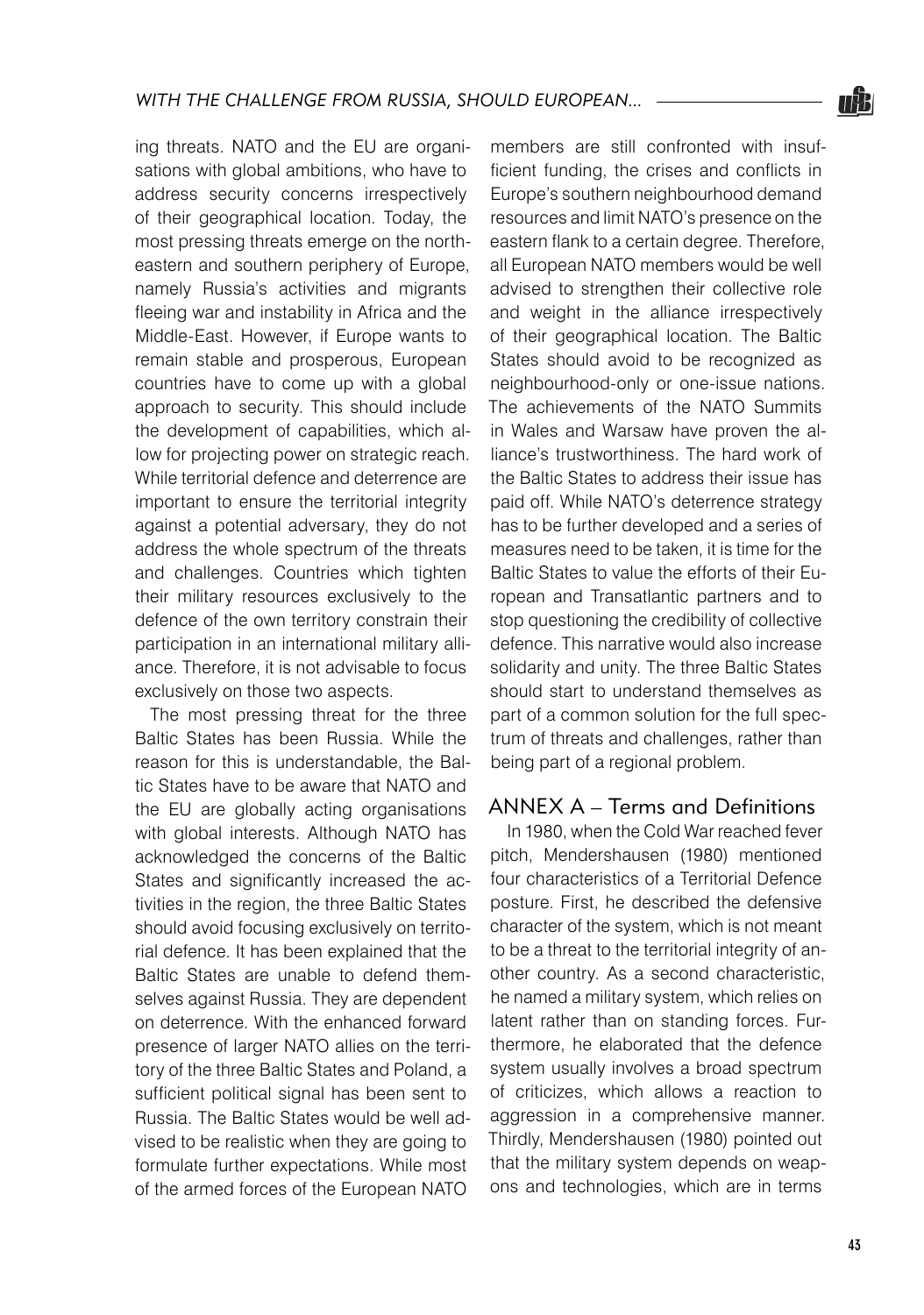of type and composition different from expeditionary means. Finally, he showed that the military resources are tightened to the defence of the own territory and institutions. This limits the country's participation in an international military alliance, 'especially one that calls for an integration of alliance forces' (Mendershausen, 1980, p. 3). Even if the explanations were written almost four decades ago, the aggressive posture of Russia has led to a reintroduction of some characteristics. For example, in the Baltic States there are reserve units, used exclusively for territorial defence. In Estonia and Lithuania, compulsory military service was reintroduced. This gives the Baltic States little financial leeway for further commitments.

The NATO Glossary of Terms and Definitions defines Deterrence as follows: 'The convincing of a potential aggressor that the consequences of coercion or armed conflict would outweigh the potential gains. This requires the maintenance of a credible military capability and strategy with the clear political will to act' (AAP-06, Edition 2015, p. 2-D-6). The academic literature knows different components of deterrence: by denial, by punishment, extended, and direct. Freedman distinguishes deterrence by denial from deterrence by punishment as follows: 'Preventing gain by means of a credible ability to stop aggression in its tracks became known as deterrence by denial, while imposing costs became deterrence by punishment' (Freedman, 2013, p. 159). While direct deterrence lies within the capabilities of a particular country, extended deterrence is achieved by combining the capabilities of two or more partners (alliance). During the Cold War the key to NATOs successful deterrence was 'the close link between American power – including its nuclear arsenal – and European security' (Freedman, 2013, p. 172), or with

other words, the appropriate combination of the different components of deterrence. The enhanced forward presence of NATO forces on the soil of the Baltic States equals a journey into the past. Credible conventional European military forces are linked with transatlantic strategic capabilities.

#### References

- Bühler, E., 2017, No European state has the capacity to solve today's challenges on its own. European Defence Matters. Issue 12.
- CEPA. 2015, The coming storm. Baltic Sea Security Report. [Online] Available from: http://cepa.org/sites/default/files/ styles/medium/Baltic%20Sea%20Secu rity%20Report-%20(2).compressed.pdf (accessed 21 March 2017).
- Cusumano, E. & Rogers, J., 2016, Cassandra Vindicated: Baltic Perceptions of NATO's 'New Deterrence' of Russia. [Online] Available from: https://rusi.org/ publication/newsbrief/cassandra-vindicated-baltic-perceptions-natos-new-deterrence-russia (accessed 10 April 2017).
- EU. 2007, The Lisbon Treaty. [Online] Available from: http://www.lisbon-treaty.org/ wcm/the-lisbon-treaty/treaty-on-european-union-and-comments/title-5-general-provisions-on-the-unions-externalaction-and-specific-provisions/chapter-2-specific-provisions-on-the-commonforeign-and-security-policy/section-2 provisions-on-the-common-securityand-defence-policy/129-article-42.html (accessed 21 March 2017).
- EU. 2016, Shared Vision, Common Action: A Stronger Europe. A Global Strategy for the European Union's Foreign and Security Policy. [Online] Available from: http:// europa.eu/globalstrategy/en (accessed 21 March 2017).
- Freedman, L., 2013, Strategy: A history. New York: Oxford University Press.
- Forss, S., (ed.) 2013, The Development of Russian Military Policy and Finland. Helsinki: National Defence University.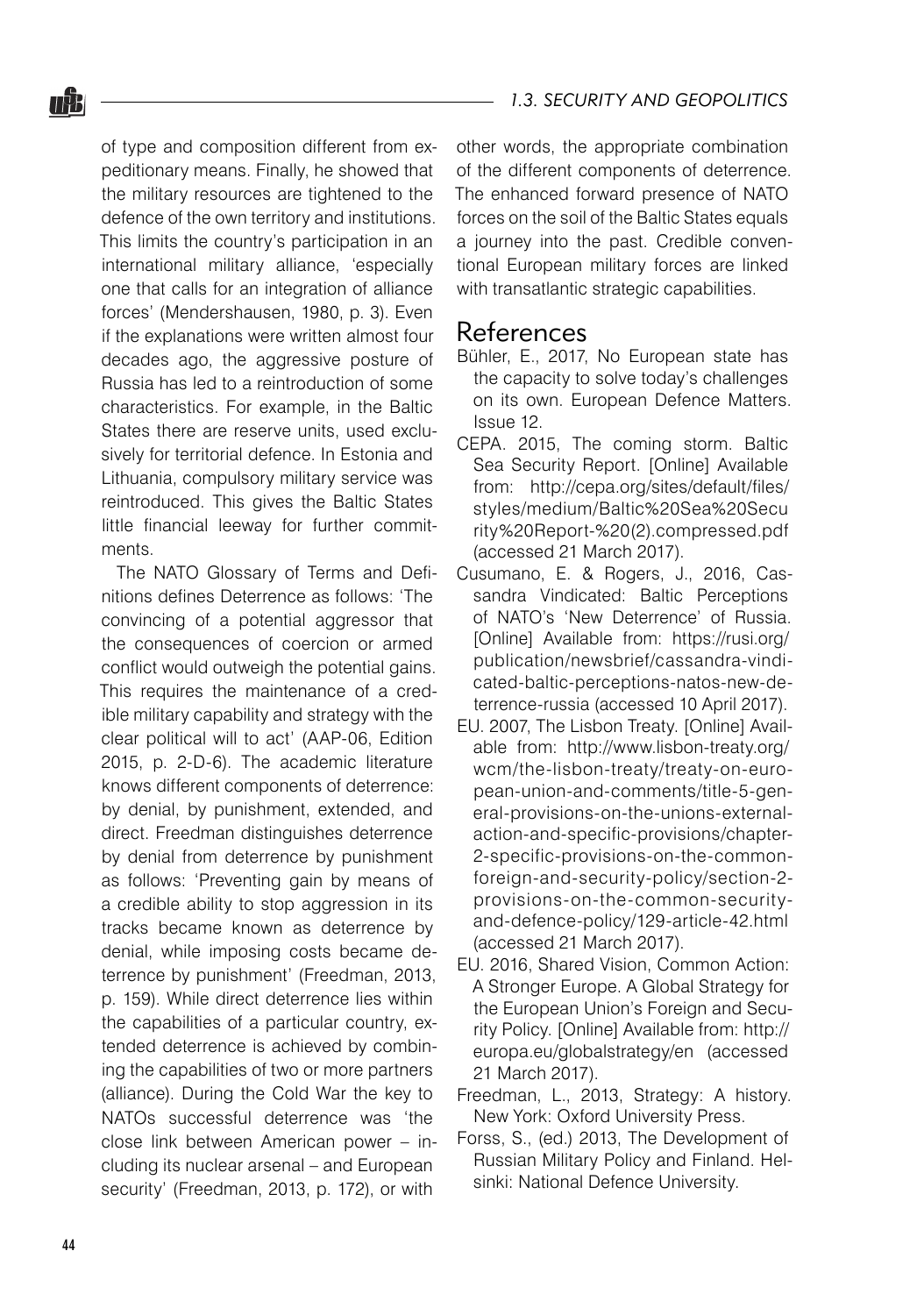- Galeotti, M., 2016, Hybrid, ambiguous, and non-linear? How new is Russia's 'new way of war'? [Online] Available from: http://dx.doi.org/10.1080/09592318.201 5. 1129170 (accessed 21 March 2017).
- Garisons, J., 2017, How does Russia's nonlinear warfare look in practice?. [Conference]. Annual Conference on Russia. Baltic Defence College, Tartu, 16 February 2017.
- Gotkowska, J., 2016, NATO's eastern flank – A new paradigm. [Online] Available from: http://www.osw.waw.pl/en/publikacje/analyses/2016-07-13/natos-eastern-flank-a-new-paradigm (accessed 28 March 2017).
- Grigas, A., 2014, Russia-Baltic relations after Crimea's annexation: Reasons for concern?. Cicero Foundation Great Debate Paper, No. 14/05.
- Hammond, P., 2012, Speech to the German Council on Foreign Relations. Berlin, 2nd May 2012.
- Hanso, H., 2017, Regional and Global Challenges posed by Russia: What should our Response be?. [Conference]. Annual Conference on Russia. Baltic Defence College, Tartu, 16 February 2017.
- Hendrix, J. & Smith, J., 2016, Assured Resolve. Testing Possible Challenges to Baltic Security. [Online] Available from: https://www.files.ethz.ch/isn/196779/ CNASReport-BalticTTX-160331.pdf (accessed 29 March 2017).
- Hilmer, R., 2016, The European Union Facing Massive Challenges – What are Citizens' Expectations and Concerns? A representative 8-country-survey. [Online] Available from: http://library.fes.de/ pdf-files/id/ipa/12346.pdf (accessed 28 March 2017).
- Mattis, J., 2017, Remarks by Secretary Mattis at the Munich Security Conference in Munich, Germany. [Online] Available from: https://www.defense.gov/News/ Speeches/Speech-View/Article/1087838/ remarks-by-secretary-mattis-at-the-munich-security-conference-in-munich-germany (accessed 21 March 2017).
- Menderhausen, H., 1980, Reflexions on Territorial Defence. [Online] Available from: http://www.rand.org/pubs/notes/ N1265.html (accessed 28 March 2017).
- Missiroli, A., 2013, Enabling the future: European military capabilities, 2013- -2025. Paris: European Union Institute for Security Studies.
- NATO, 2015, AAP-06 Edition 2015. NATO Glossary of Terms and Definitions. [Online] Available from: https://adl.baltdefcol.org/ilias.php?ref\_i d=21068&cmd=render&cmdClass= ilrepositorygui&cmdNode=5j&baseClas s=ilRepositoryGUI (accessed 29 March 2017).
- NATO, 1949, The North Atlantic Treaty. [Online] Available from: http://www.nato. int /cps/en/natohq/official\_texts\_17120. htm? (accessed 21 March 2017).
- NATO, 2010, Active Engagement, Modern Defence Strategic Concept for the Defence and Security of the Members of the North Atlantic Treaty Organization. [Online] Available from: http://www.nato. int/cps/en/natohg/official\_texts\_68580. htm? (accessed 21 March 2017).
- NATO, 2014, Wales Summit Declaration. [Online]. Available from: http://www.nato. int/cps/en/natohq/official texts 112964. htm. (accessed 5 April 2017).
- NATO, 2016, Warsaw Summit Communiqué. [Online]. Available from: http://www. nato.int/cps/en/natohq/official\_texts\_ 133169.htm?selectedLocale=en (accessed 5 April 2017).
- Palmer, D., 2016, The Framework Nations' Concept and NATO: Game-Changer for a New Strategic Era or Missed Opportunity?. NATO Research Paper. No. 132.
- Paulauskas, K,. 2013, The Baltic Quest to the West: From Total Defence to 'Smart Defence' (and Back?). In: Lawrence, T. & Jermalavičius, T. (eds.). Apprenticeship, Partnership, Membership: Twenty Years of Defence Development in the Baltic States. Tallinn: International Centre for Defence Studies.